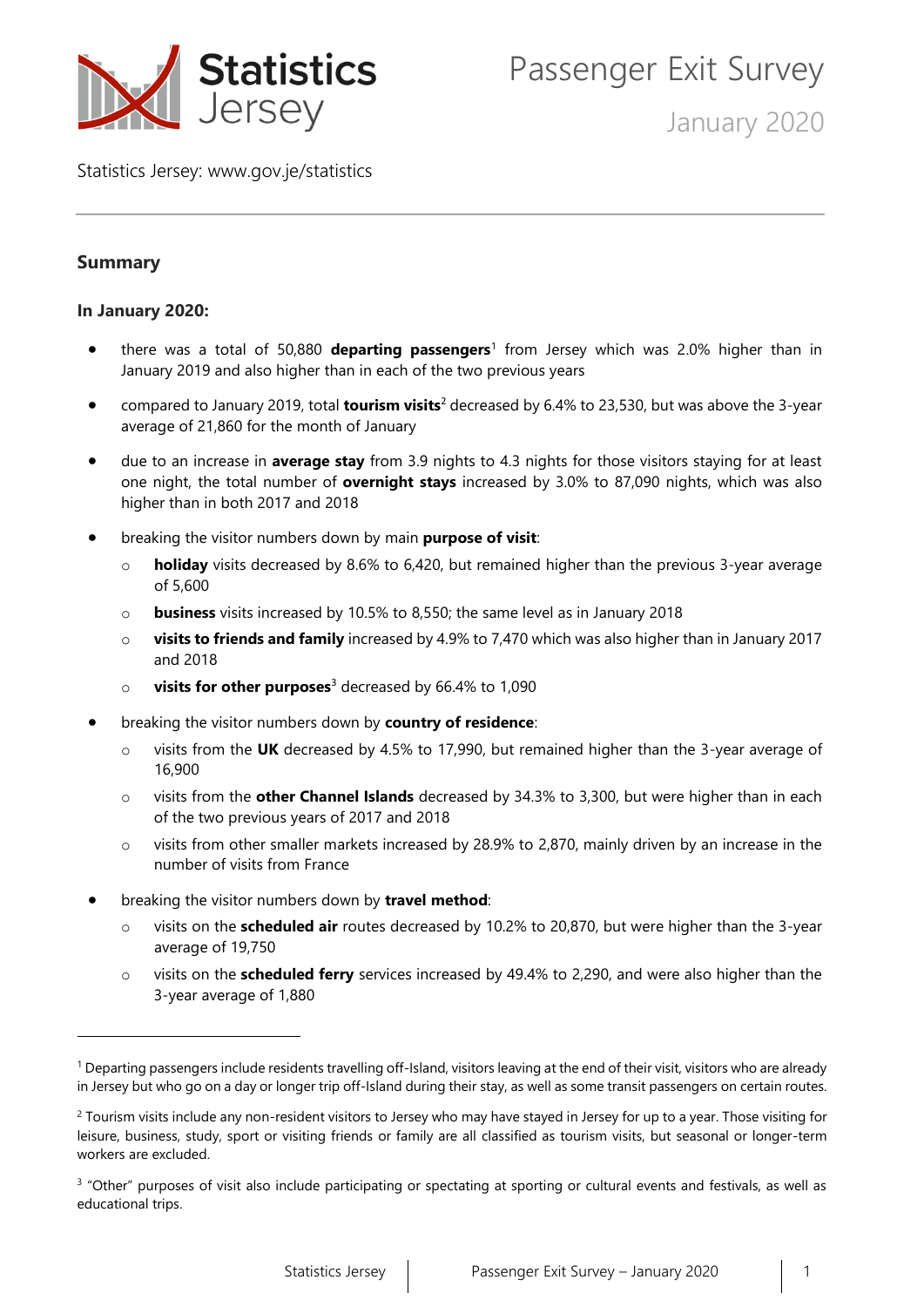

#### **Passenger departures**

Table 1 shows the volumes of departing passengers by air and sea on the main consolidated routes from Jersey. In order to determine the overall breakdown of visitors to Jersey, passenger departure figures on each individual route are used to weight the Passenger Exit Survey sample data.

Over the winter months, over 90% of passengers depart through the airport terminal, with nearly 90% of these passengers travelling initially to a UK airport. Other routes with significant volumes of passengers are to Guernsey by air and to St. Malo by sea. The table below shows the main increase has been in UK scheduled air passenger departures; up by 3.9% compared to January 2019.

Three-fifths (62%) of UK air passengers departed to Gatwick, which also saw the largest increase in volume; up by 1,740 passengers (7.5%). The Manchester route also more than doubled in passenger departures, while the Liverpool route showed the largest decrease.

|                                   | <b>Volumes</b>  |                 |                      |
|-----------------------------------|-----------------|-----------------|----------------------|
|                                   | January<br>2019 | January<br>2020 | Overall<br>change, % |
| UK scheduled air                  | 38,830          | 40,330          | 3.9                  |
| Inter-Island scheduled air        | 5,690           | 5,410           | $-5.0$               |
| Foreign scheduled air             | 880             | 800             | $-9.2$               |
| <b>Total scheduled air</b>        | 45,400          | 46,530          | 2.5                  |
| UK scheduled sea                  | 1,000           | 950             | $-5.1$               |
| Inter-Island scheduled sea        | 510             | 440             | -13.9                |
| <b>French scheduled sea</b>       | 2,220           | 2,280           | 2.7                  |
| <b>Total scheduled sea</b>        | 3,740           | 3,680           | $-1.7$               |
| <b>Private aircraft</b>           | 730             | 610             | $-16.9$              |
| <b>Visiting yachtsmen</b>         | 30              | 60              | 133.3                |
| <b>Total departing passengers</b> | 49,900          | 50,880          | 2.0                  |

#### **Table 1 – Breakdown of passenger departures, January 2019 - 2020**

Passenger data forms the basis for calculating the volume of tourism visits, but also includes resident movements, departing seasonal or long-term workers, some transit passengers and also visitors who may be counted twice in departures as they take an off-Island trip during their stay in Jersey. Differing routes have a varying profile of passenger depending upon schedules, the time of year and the availability of onward connections. Gatwick, for example, during the winter months attracts a higher proportion of resident passengers due to its onward connections.

Figure 1 on the next page shows the proportion of departing passengers in January that were classified as tourism visits over the past 4 years.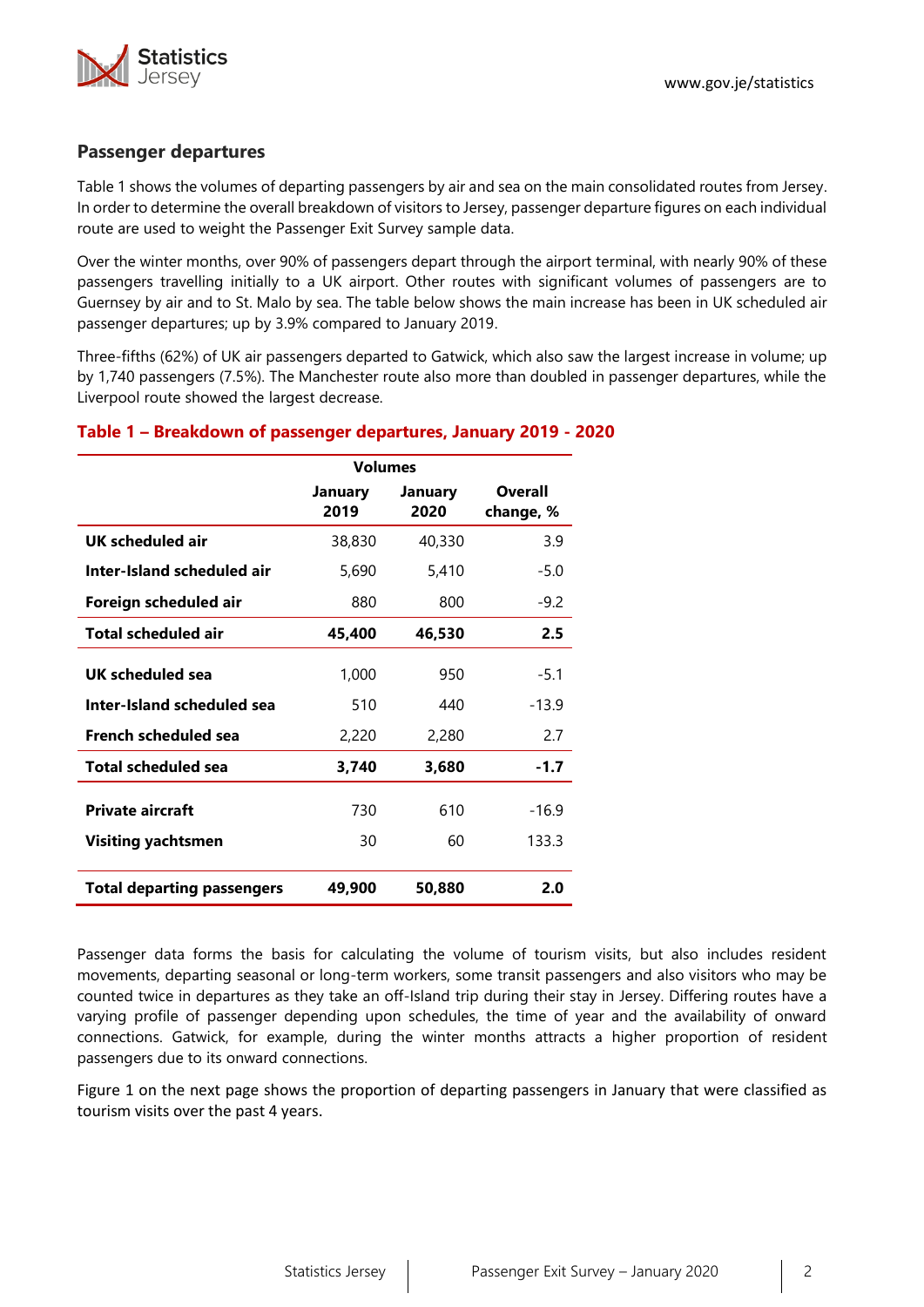





# **Departing visitors**



In January 2020, 46.2% of the total departing passengers were visitors at the end of their stay in Jersey. This is lower than the 50.4% seen in 2019 but higher than the previous 3-year average of 45.5%.

Table 2 below shows the breakdown of visits by mode of transport. The majority (86.4%) of visitors departing from Jersey in January 2020 left on scheduled air routes. Of those departing by air, 86.1% were departing to a UK airport, 13.6% were departing to Guernsey and a very small number departed on other foreign air routes. Just over 70% of visitors departing by sea were on the French sea routes.

|                           | <b>Volumes</b>  |                 |                      |
|---------------------------|-----------------|-----------------|----------------------|
|                           | January<br>2019 | January<br>2020 | Overall<br>change, % |
| Scheduled air             | 23,250          | 20,870          | $-10.2$              |
| <b>Scheduled ferry</b>    | 1,540           | 2,290           | 49.4                 |
| <b>Private aircraft</b>   | 330             | 300             | $-8.3$               |
| <b>Visiting yachtsmen</b> | 30              | 60              | 133.3                |
| <b>Cruise passengers</b>  | 0               | 0               |                      |
| <b>Total visits</b>       | 25,130          | 23,530          | -6.4                 |

# **Table 2 – Breakdown of visits by mode of departure, January 2019 - 2020**

The largest fall in visitor numbers was on the scheduled air routes; a decrease of 2,370 visits (-10.2%). There was an increase of 750 visits on the sea routes to the UK, Guernsey and France; almost 50% higher than in January 2019.

Comparing January 2020 with the longer term 3-year average, visitors departing on scheduled air routes showed a 5.7% increase, whilst visitors departing on the scheduled sea routes showed a 21.8% increase.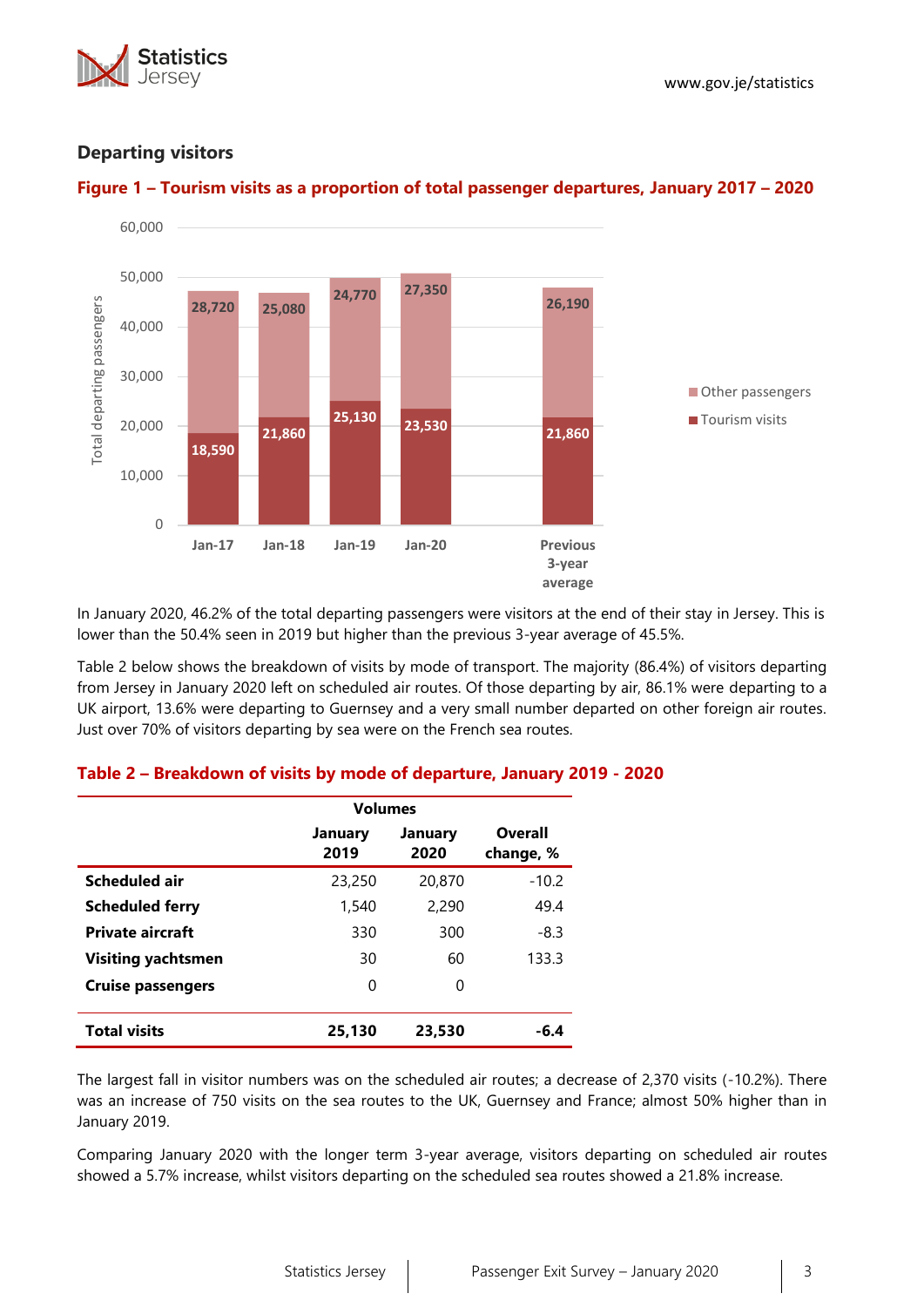



## **Figure 2 – Tourism visits by month, 2017 – 2020**

As shown in figure 2, the month of January generally experiences the smallest number of monthly tourism visits to Jersey, contributing to circa. 3% of total annual visits. January also contributes to less than 3% of annual tourism nights spent in the Island due to a lower average length of stay than in the main season from May to September.



#### **Figure 3 – Overnight and day visits, January 2017 – 2020**

In January 2020, 86.4% of tourism visits involved a stay in Jersey of at least one night. This is very similar to the proportion of overnight visits in 2019. Both the volume of overnight visits and day visits decreased by a similar percentage in January 2020 compared to January 2019. However, both overnight and day visits in January this year were higher than the previous 3-year average.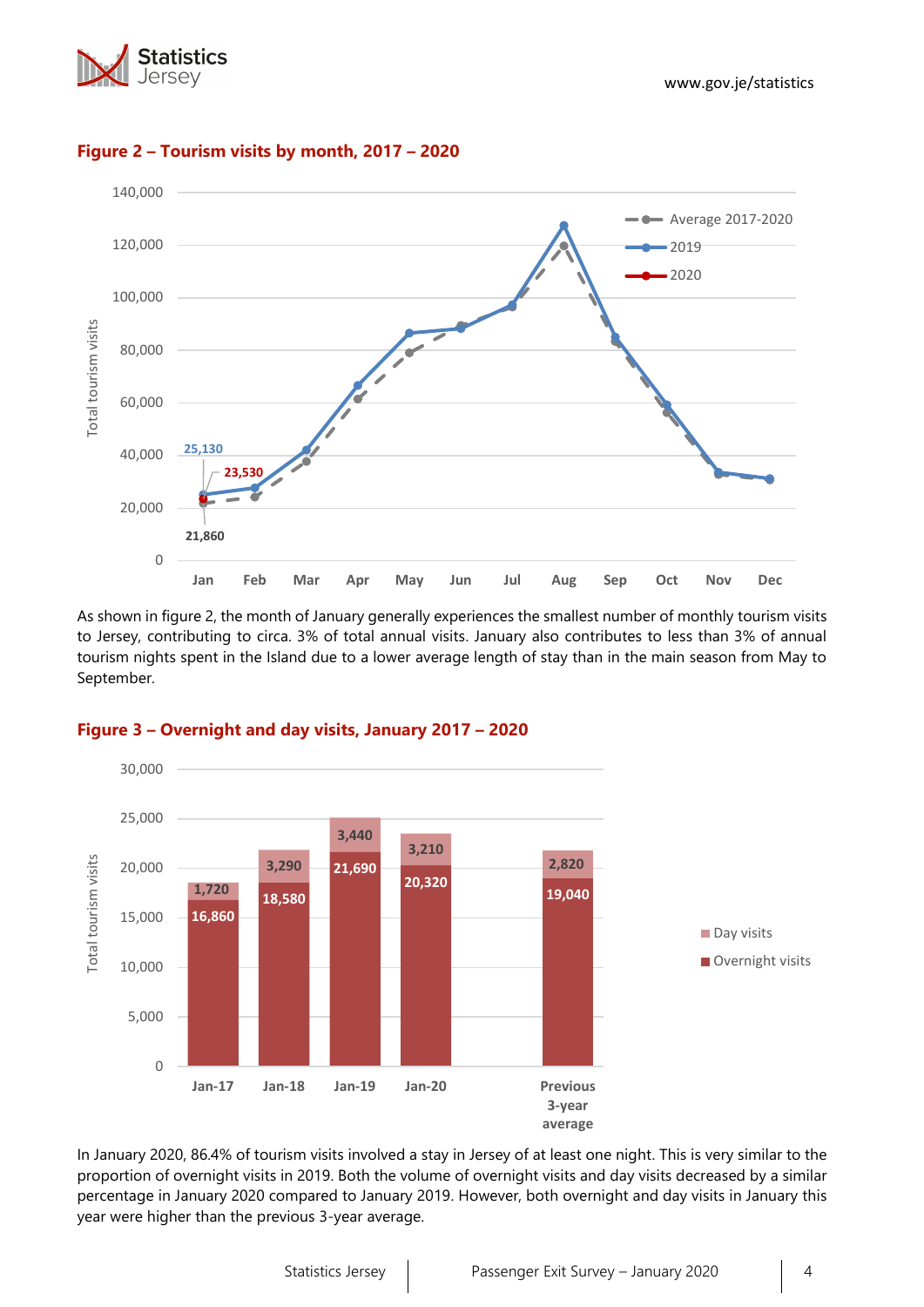



# **Figure 4 – Tourism nights spent in Jersey, January 2017 – 2020**

The total number of nights spent in Jersey is calculated by multiplying the number of overnight visits by their average length of stay.

In January 2020, the average stay for visitors staying overnight was 4.3 nights. This shows an increase compared to 3.9 nights in January 2019 but was the same as the previous 3-year average. The increase in average stay has resulted in a 3.0% increase in total nights spent by visitors in Jersey in January 2020 compared to January 2019; the highest January total (87,090) seen over the past 4 years.

## **Figure 5 – Tourism visits by length of stay, January 2020**



Compared to January 2019:

- Day visits have decreased by 6.8%
- Visits of 1-3 nights decreased by 0.7%
- Visits of 4-6 nights decreased by 20.0%
- Visits of 7 nights decreased by 34.8%
- Visits of 8+ nights increased by 12.4%

Average stay for those staying 1 to 3 nights has increased, whilst average stay for those staying between 4 and 7 nights has remained at a similar level to 2019.

Overall, the increase in overnight stays has mainly been driven by an increase in both the number of those staying for at least 8 nights and their average stay.

#### **NB: Refer to the appendices for the equivalent figures for previous years.**

Over the past 4 years, the main increase in visits has been from those staying for a short break of up to 3 nights. In January 2020, these visits accounted for 25,190 nights; an increase of 9.2% compared to 2019 and also 20.2% higher than the 3-year average.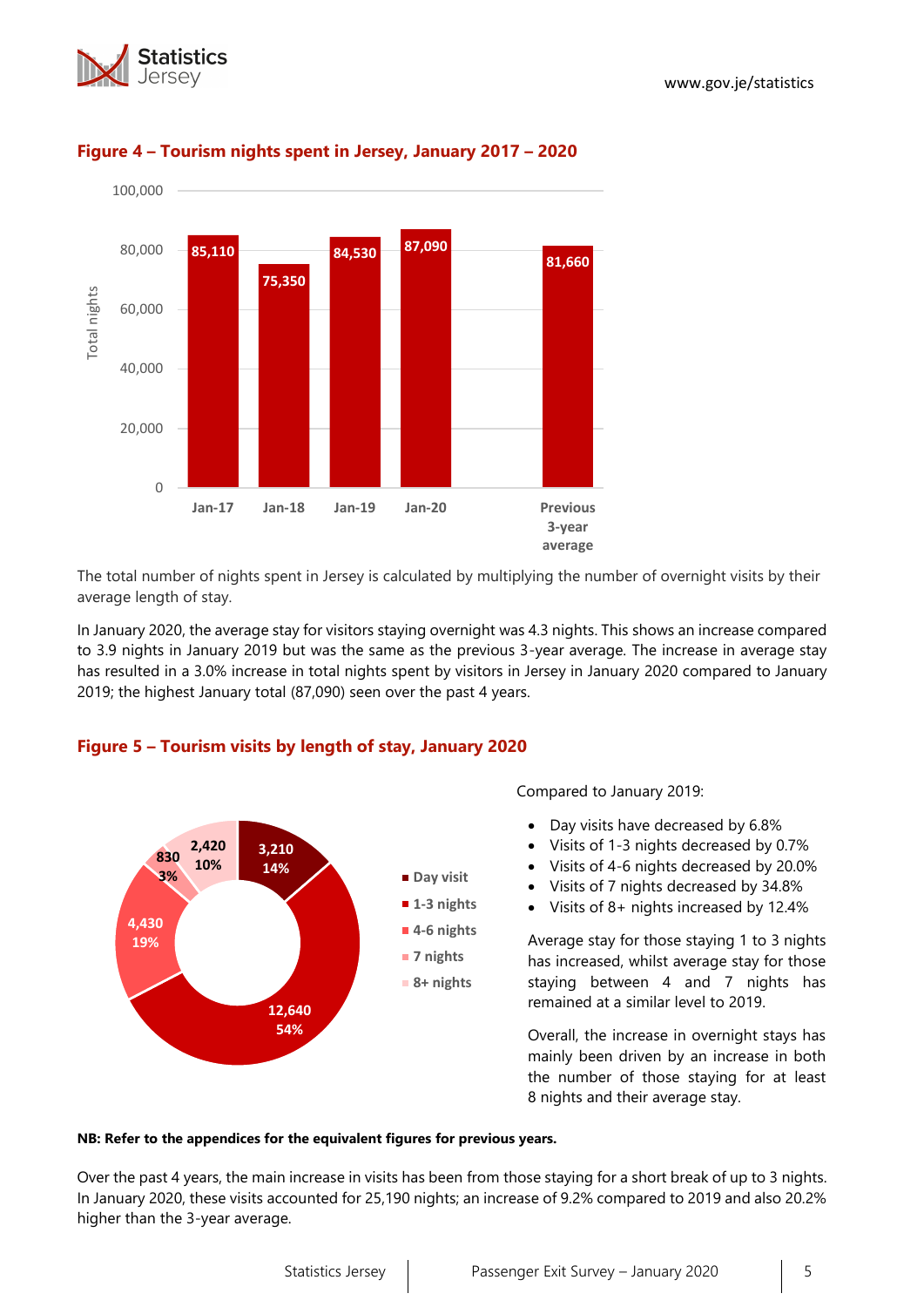



# **Figure 6 – Tourism visits by purpose, January 2020**

Compared to January 2019:

- Holiday visits have decreased by 8.6%
- Business visits have increased by 10.5%
- Visits to friends and relatives (VFR) have increased by 4.9%
- Other visits have decreased by 66.4%

Average stay for holiday visits has decreased from 4.0 nights in 2019 to 3.4 nights in 2020, resulting in a decrease in holiday nights of nearly 20%.

Average stay for business visits has increased from 2.2 nights to 2.9 nights, resulting in an overall increase in business nights of 55.6%.

Average stay for VFR visits has remained the same at 6.3 nights, resulting in an increase in VFR nights of 8.5%.

**NB: refer to the appendices for the equivalent figures for previous years. See the footnote on page 1 for visits included within "Other". "Business" visits also include those attending a conference or seminar, trade fair or exhibition. Those visiting friends and family (VFR) do not necessarily stay with friends and family and may stay in commercial accommodation.**

Although total holiday visits decreased in January 2020, the number of visits was 14.6% higher than the previous 3-year average. The number of holiday nights spent in the Island was also 10.9% higher than the 3-year average.

The number of business visits and nights both increased significantly compared to January 2019, but were similar to those seen in January 2018.

The number of VFR visits and nights also increased compared to 2019, and both were also higher than the previous 3-year averages.

|                                  |                        | <b>Volumes</b>  |                      | <b>Nights</b>          |                        |                             |  |
|----------------------------------|------------------------|-----------------|----------------------|------------------------|------------------------|-----------------------------|--|
|                                  | <b>January</b><br>2019 | January<br>2020 | Overall<br>change, % | <b>January</b><br>2019 | <b>January</b><br>2020 | <b>Overall</b><br>change, % |  |
| <b>Holiday overnight visits</b>  | 6,780                  | 6,270           | $-7.6$               | 26,830<br>21,490       |                        | $-19.9$                     |  |
| <b>Holiday day visits</b>        | 250                    | 160             | $-36.6$              |                        |                        |                             |  |
| <b>Business overnight visits</b> | 5,150                  | 6,240           | 21.2                 | 11,450                 | 17,810                 | 55.6                        |  |
| <b>Business day visits</b>       | 2,590                  | 2,310           | $-10.7$              |                        |                        |                             |  |
| <b>VFR overnight visits</b>      | 6,740                  | 7,320           | 8.7                  | 42,540                 | 46,160                 | 8.5                         |  |
| <b>VFR day visits</b>            | 390                    | 150             | $-60.9$              |                        |                        |                             |  |
| <b>Other overnight visits</b>    | 3,030                  | 500             | $-83.5$              | 3,710                  | 1,630                  | $-56.2$                     |  |
| Other day visits                 | 230                    | 590             | 161.9                |                        |                        |                             |  |
| <b>Total visits</b>              | 25,130                 | 23,530          | $-6.4$               | 84,530                 | 87,090                 | 3.0                         |  |

## **Table 3 – Purpose of visit, January 2019 - 2020**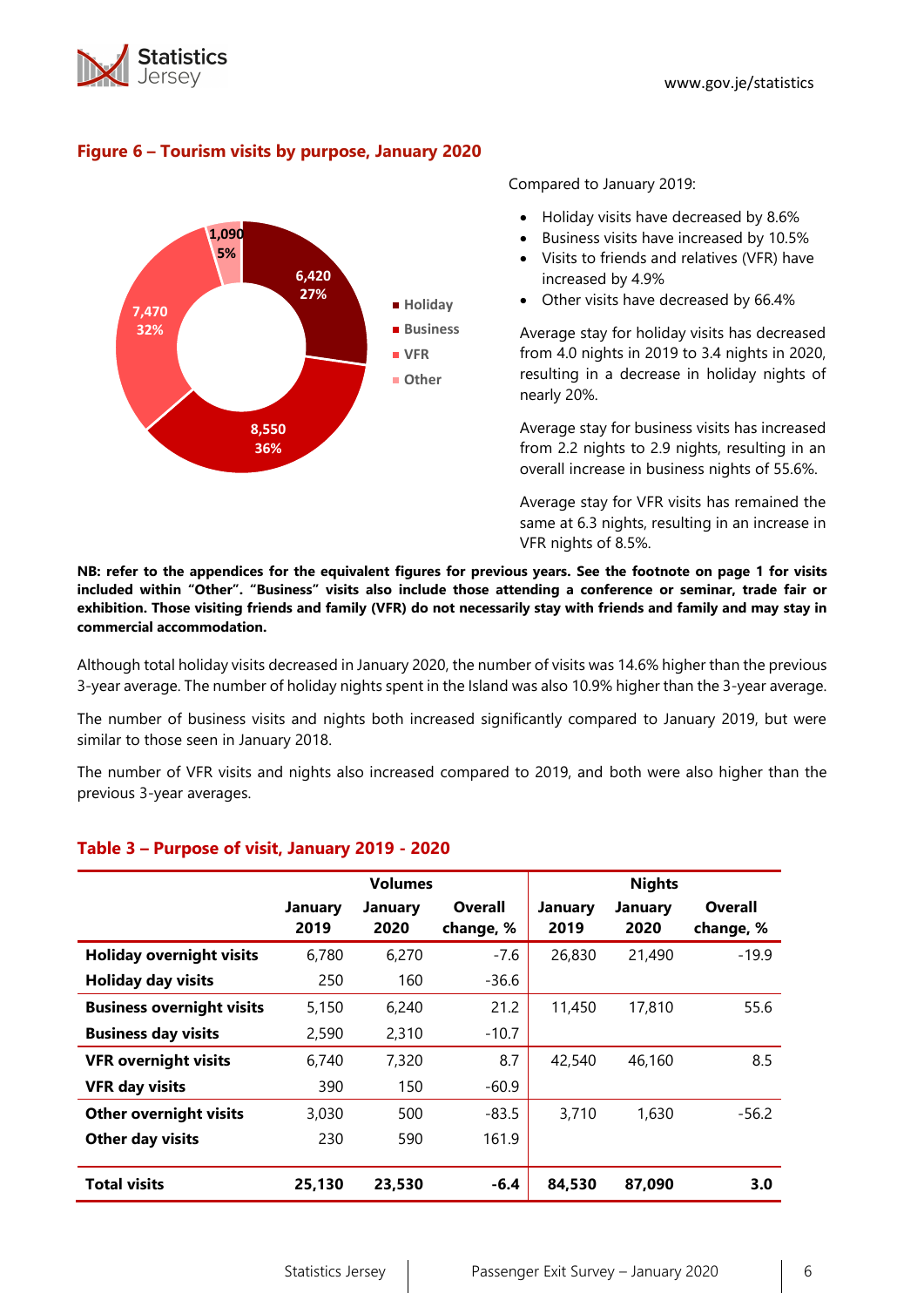



## **Figure 7 – Tourism visits by country of residence, January 2020**

Compared to January 2019:

- UK visits have decreased by 4.5%
- Other CI visits have decreased by 34.3%
- Visits from other countries have increased by 28.9%, mainly due to an increase in visitors from France
- UK visitor nights have decreased by 3.8%
- CI visitor nights have decreased by 10.5%
- Other visitor nights have increased by 45.2%, again mainly due to the French market but also due to an increased average stay

#### **NB: refer to the appendices for the equivalent figures for previous years. Due to the small size of some of the foreign markets, they have been amalgamated into "Other" in this January report. Some of the larger markets will be separated out in the months where tourism volumes increase.**

Over three-quarters of the total visits and visitor nights in Jersey in January were from the UK. Although the number of UK visits decreased compared to 2019, the number of visits was 6.4% higher than the 3-year average, with the number of holiday nights spent in the Island also 5.3% higher. The majority (97%) of UK visits to Jersey in January travelled on scheduled air routes.

Jersey's second market in January was from the other Channel Islands. Although the total volume decreased, their average length of stay increased. 87% of visits from Guernsey were on a scheduled air route.

The number of visits from France increased significantly in percentage terms compared to 2019, back to a similar number of visits as recorded in January 2018. France has no regular direct air connections with Jersey over the winter period; 89% of visits were on the scheduled ferry routes.

## **Table 3 – Country of residence, January 2019 - 2020**

|                              |                 | <b>Volumes</b>         |                      | <b>Nights</b>   |                 |                      |  |
|------------------------------|-----------------|------------------------|----------------------|-----------------|-----------------|----------------------|--|
|                              | January<br>2019 | <b>January</b><br>2020 | Overall<br>change, % | January<br>2019 | January<br>2020 | Overall<br>change, % |  |
| UK                           | 18,840          | 17,990                 | $-4.5$               | 68,580          | 65,990          | $-3.8$               |  |
| <b>Guernsey and Other CI</b> | 4,070           | 2,670                  | $-34.3$              | 3,690           | 3,300           | $-10.5$              |  |
| <b>Ireland</b>               | 60              | 140                    | 152.6                | 210             | 680             | 224.2                |  |
| <b>France</b>                | 550             | 1,610                  | 196.1                | 1,510           | 7,610           | 403.2                |  |
| Germany                      | 30              | 20                     | $-36.7$              | 220             | 100             | $-55.7$              |  |
| <b>Other countries</b>       | 1,600           | 1,090                  | $-31.4$              | 10,310          | 9,410           | $-8.8$               |  |
| <b>Total visits</b>          | 25,130          | 23,530                 | $-6.4$               | 84,530          | 87,090          | 3.0                  |  |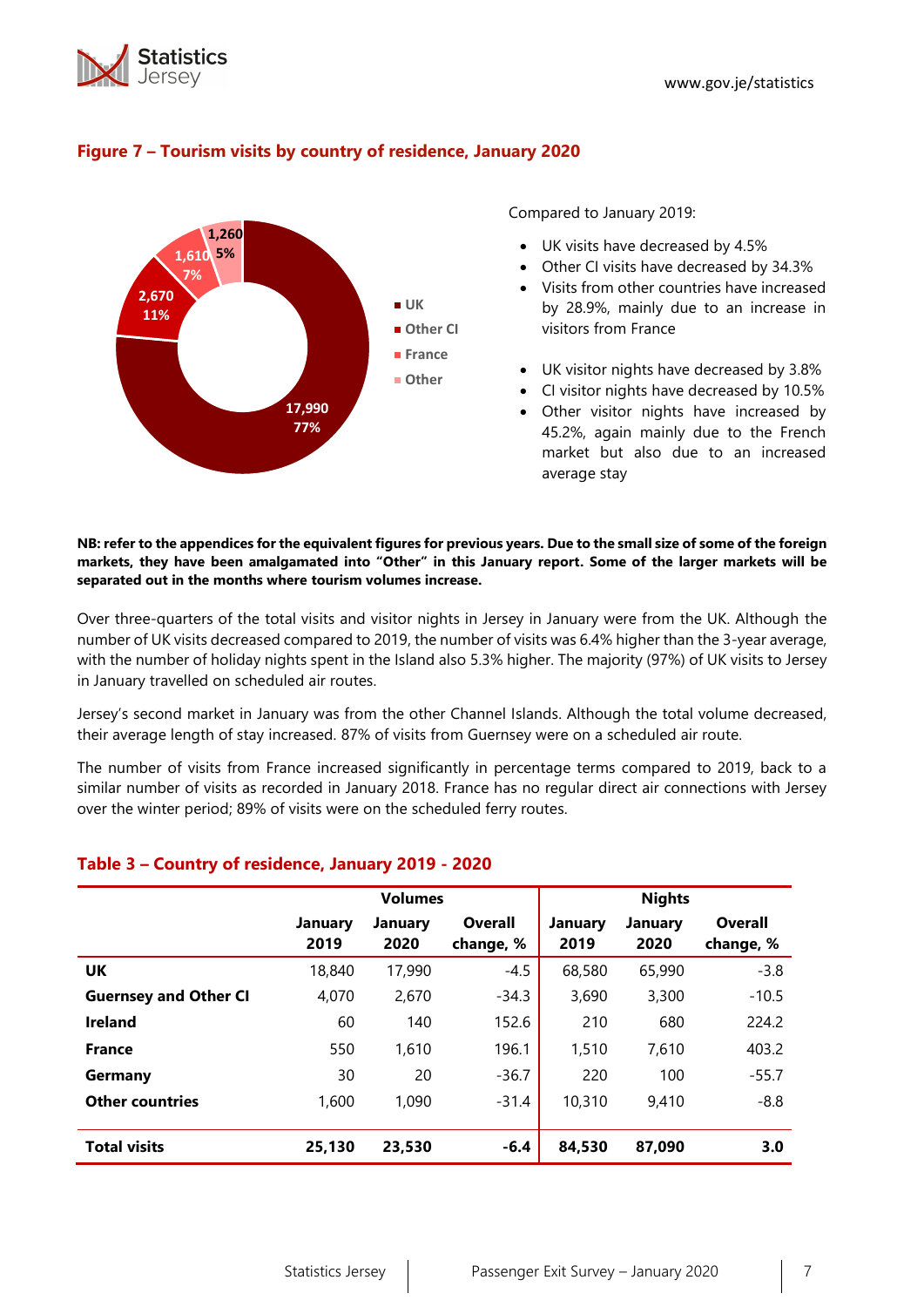

# **Appendix - notes**

# **Methodology**

# **Background**

Prior to 2016, Jersey used alternative ongoing data sources, including a compulsory visitor registration scheme, to estimate the volume and value of tourism to Jersey. Periodic exit surveys were also undertaken to check and recalibrate the estimates and ongoing methodology. From July 2016, Visit Jersey implemented a continuous exit survey with a new methodology and definitions to align Jersey's figures more closely with established tourism data produced by other countries and destinations. The fieldwork was outsourced, with the analyses and reporting were undertaken in-house.

From 2020, Statistics Jersey has been contracted to undertake both the exit survey fieldwork and the analyses and reporting. The questionnaires and methodology from January 2020 have been modified, which may have some impact upon the direct comparably of figures with recent years.

#### **Data sources**

#### **1. Passenger exit survey**

A detailed breakdown of passengers by route of departure is provided by the Ports of Jersey as well as Condor Ferries for their own sea routes. However, these figures include resident movements, departing visitors, as well as some transit passengers, longer-term or seasonal workers and 'returning visitors' i.e. those who travel off-Island during their stay in Jersey and are therefore counted twice within the passenger data.

In order to break down (or calibrate) Jersey's passenger departure figures, a comprehensive exit survey is undertaken with a representative and sufficiently robust sample of passengers as they depart through Jersey's passenger terminals at the airport and harbours. Interview shifts are planned to reflect passenger throughput and to cover all routes, all days of the week and all times of the day. It is particularly important in planning interview schedules that bias is not introduced by over-sampling morning or evening departures, or specific days of the week.

Within each interview shift, fieldworkers are instructed to adopt a randomised approach to interviewee selection so that any departing passenger, whether a resident or a visitor, has an equal likelihood to participate. At the airport and within the ferry terminals, interviews are conducted face-to-face as far as possible using electronic tablets for data collection. Within the car-holding area at Elizabeth Terminal, passengers in vehicles are given a self-completion version of the questionnaire to complete, with the interviewer returning to collect the questionnaire later, or the respondent dropping the completed questionnaire in the collection boxes.

The passenger exit survey questionnaire is very short to establish: the outward and onward route, number of persons travelling within the party, whether they are a resident or visitor to Jersey, purpose of visit, country and region of residence, length of stay and gender. Interviewers with relevant language skills are allocated as far as possible to appropriate shifts and the questionnaires are also translated into French, German, Polish and Portuguese if required.

Sample data from the passenger exit survey is weighted by passenger figures to form the basis of the monthly reports on the number of visits and overnight stays in Jersey. Where sample sizes on individual routes for an individual month are considered to be insufficiently robust, particularly when broken down further for departing visitors only, percentage breakdowns on these routes are induced using a larger sample size collated on that particular route over a longer time period, provided that the time period can be considered to be broadly similar in terms of passenger profile.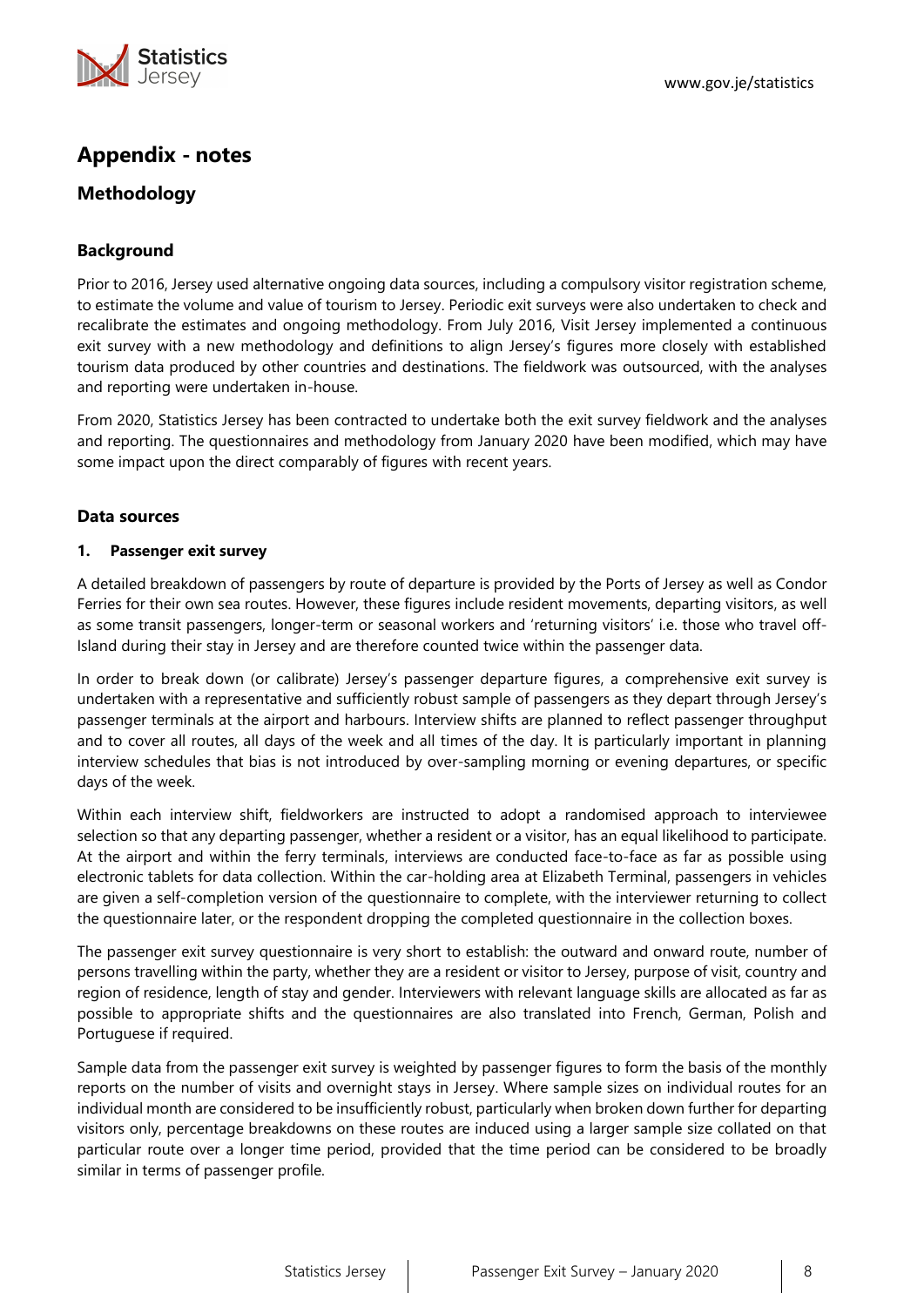

#### **Survey outputs**

The primary aim of the survey is to determine the breakdown of passengers on each route in order to determine the overall number of visits to Jersey by purpose of visit, country of residence and length of stay. Some additional profiling questions are asked of visitors, and residents are also asked their purpose of visit away from Jersey.



**\*Returning visitors are those who are counted twice in passenger numbers because they visit elsewhere during their stay in Jersey (e.g. visitor day trips to Sark, Herm or Jersey).**

#### **2. Visitor survey**

The monthly reports showing the breakdown of passengers and visits to Jersey are based upon results from the passenger exit survey. In additional to this and running alongside the passenger exit survey, separate interview shifts are allocated to a longer and more detailed survey of visitors departing from Jersey at the end of their stay. While the exit survey shifts are planned to be randomly representative of all departing passengers, the exit survey shifts are scheduled to more accurately reflect the movements of departing visitors only and can be upweighted in order to achieve adequate sample sizes of specific visit types (e.g. by purpose of visit or country of residence).

Within each interview shift, fieldworkers are again instructed to adopt a randomised approach to interviewee selection but need to establish whether the respondent is a visitor departing from Jersey at the end of their stay before continuing to complete the questionnaire. As with the exit survey, face-to-face interviews are conducted inside the passenger terminals, with self-completion questionnaires being distributed to passengers in non-resident vehicles in the car-holding area at Elizabeth ferry terminal.

The primary purpose of the visitor survey is to establish visitor expenditure in Jersey, but the questionnaire also provides the following additional data:

- a more detailed profile of visitors, such as age, party composition and previous visit experience
- type of accommodation stayed in
- booking method (inclusive/package tour or independent)
- where booking was made (online, travel agent etc.)
- activities undertaken during their visit
- ratings for various aspects of their stay in Jersey
- likelihood to visit Jersey again in the future
- likelihood to recommend Jersey (Net Promoter Score)

Data from the visitor survey is weighted by visitor data established by the exit survey and is reported on a quarterly basis.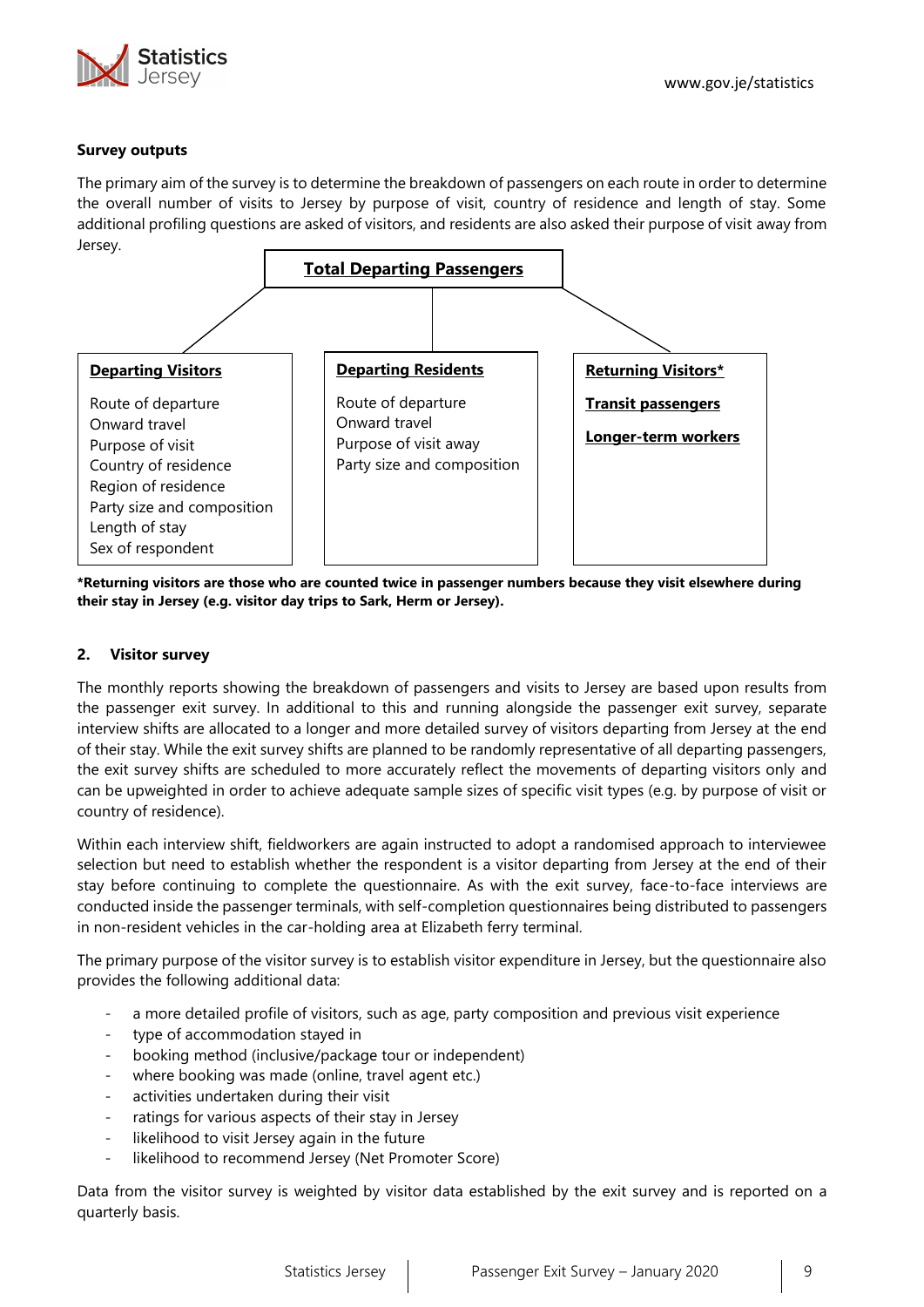

#### **3. Private aircraft, visiting yachts and cruise passengers**

Monthly data on the number of passengers departing from Jersey on private aircraft by destination airport is provided by the Ports of Jersey. Consistent with the methodology established by Visit Jersey, sensible percentages are applied to each route to estimate the proportion of passengers that are departing visitors. In the absence of any further information or sampling data, an average length of stay of 1 night is applied and all are assumed to have stayed in Jersey for business purposes. The country of residence for these visitors is determined by the route the aircraft is recorded as flying to.

The marine leisure section within Ports of Jersey provides a monthly breakdown of visiting vessels that have paid to stay overnight in the marinas. The nationality and length of stay is also provided on a monthly basis and an online survey is conducted during the main summer months by the marine leisure section to determine the expenditure of visiting yachtsmen in Jersey. Within the monthly reports produced by Statistics Jersey, all visiting yachtsmen are classified as staying holiday visits.

Ports of Jersey also provides monthly data on the number of cruise passengers visiting Jersey. Within the monthly reports, these are classified as holiday day visits.

## **Statistical reliability**

Sample surveys are always subject to statistical error and the larger the sample size, the lower the statistical variation. This passenger exit survey report for January is based upon 2,030 interviews representing 3,360 departing passengers. Hence, the overall figures for the number of departing visitors on the scheduled air and sea routes should be considered as estimates with a 95% confidence interval of approximately  $\pm$  1.7%.

For departing visitors only, based upon 910 interviews representing 1,530 visitors, the figures should be considered as estimates with a 95% confidence interval of approximately ±2.5%.

It should be noted that when breaking down the results by individual or amalgamated routes, the sample sizes become much smaller with a resultant increase in the statistical error. The sampling methodology requires that interview shifts are planned to be representative overall of departing passengers. However, it is possible to either over-sample or under-sample certain smaller groups who may just depart on a single or several flights or sailings in a month. This is particularly relevant in the winter months when overall volumes of passengers are smaller, with a correspondingly smaller sample of passengers. This should be considered when interpreting the estimates for some of the smaller sub-samples of visitors (e.g. by country of residence).

#### **Response rate and coverage**

- The sample size above represents 6.7% of total departing passengers on the scheduled air and sea routes in January.
- Interviewers record the number of refusals as well as the number of self-completion questionnaires handed out in order to determine the response rate; this was 76% in January for the Passenger Exit Survey.

*Statistics Jersey 17 April 2020*